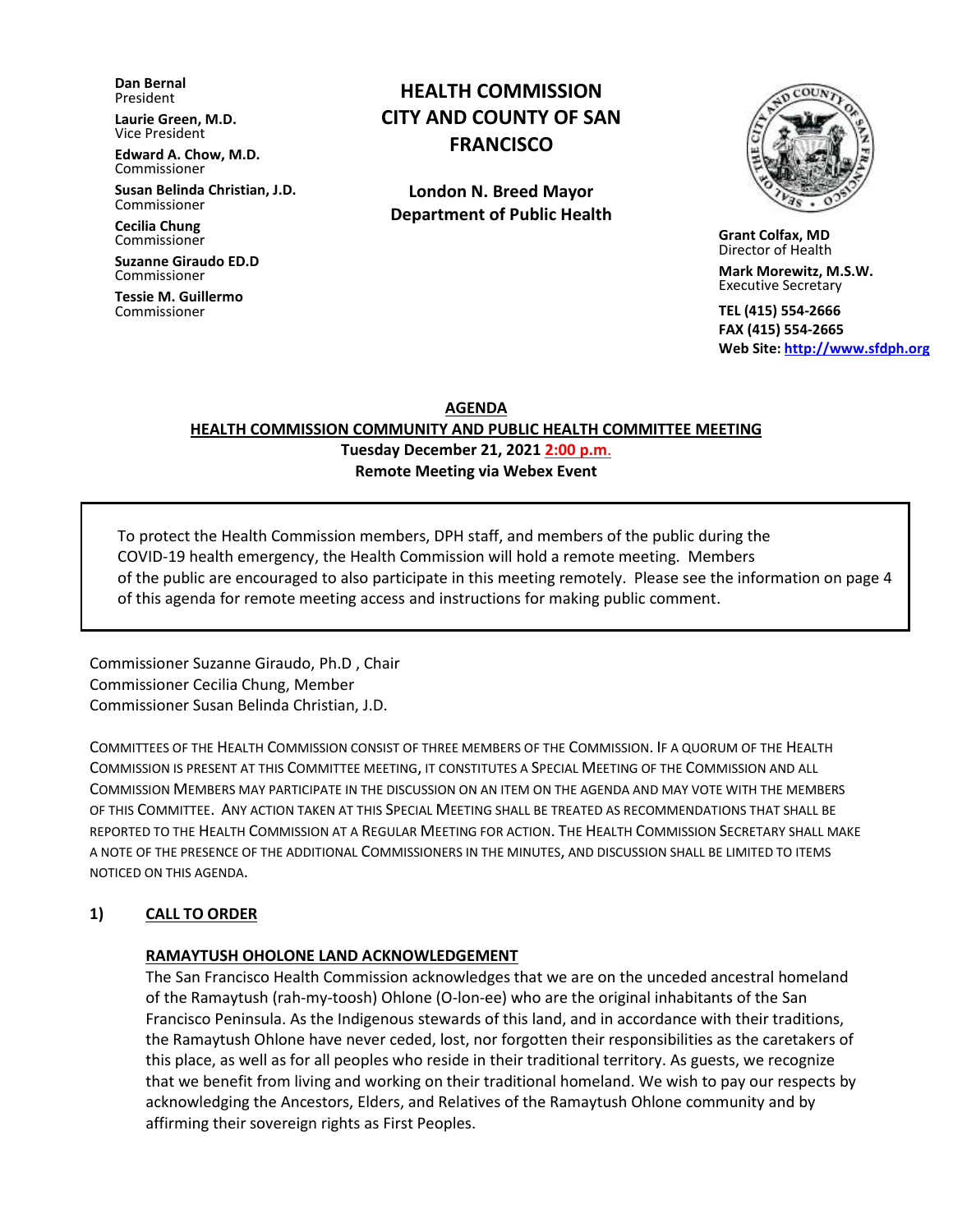**2) PROPOSED ACTION: APPROVAL OF THE MINUTES OF THE HEALTH COMMISSION COMMUNITY AND PUBLIC HEALTH COMMITTEE MEETING OF NOVEMBER 16, 2021 MEETING**

*\*Minutes of the meeting of November 16, 2021*

#### **3) FOR DISCUSSION: FOOD INSECURITY IN SAN FRANCISCO** (Paula Jones, Ph.D, Director of Food Security)

#### **4) EMERGING ISSUES**

OPPORTUNITY WHEN COMMITTEE MEMBERS, THE DIRECTOR, AND THE PUBLIC MAY BRING UP TOPICS FOR DISCUSSION, PROVIDING THAT ANY ACTION IS DELAYED UNTIL PROPER NOTICE CAN BE GRANTED.

### **5) PUBLIC COMMENT**

AT THIS TIME, MEMBERS OF THE PUBLIC MAY ADDRESS THE COMMISSION ON ITEMS OF INTEREST TO THE PUBLIC THAT ARE WITHIN THE SUBJECT MATTER JURISDICTION OF THE COMMISSION THAT ARE NOT ON THIS MEETING AGENDA. WITH RESPECT TO AGENDA ITEMS, YOUR OPPORTUNITY TO ADDRESS THE COMMISSION WILL BE AFFORDED WHEN THE ITEM IS REACHED IN THE MEETING. EACH MEMBER OF THE PUBLIC MAY ADDRESS THE COMMISSION FOR UP TO THREE MINUTES. THE BROWN ACT FORBIDS A COMMISSION FROM TAKING ACTION OR DISCUSSING ANY ITEM NOT APPEARING ON THE POSTED AGENDA, INCLUDING THOSE ITEMS RAISED AT PUBLIC COMMENT.

### **6) ADJOURNMENT**

\* Explanatory documents are available at the Health Commission Office, 101 Grove Street, Room #309, telephone 554-2666. If any materials related to an item on this agenda have been distributed to the Health Commission after distribution of the agenda packet, those materials are available for public inspection at the Health Commission Office at the address above during normal business hours.

### **Accessible Meeting Policy**

American Sign Language interpreters and readers and/or language interpreters are available with advance notice of three business days. The Department of Public Health will make every effort to accommodate requests for sound enhancement systems and alternative formats for meeting minutes and agendas. Please make these requests as far in advance as possible. For all requests contact Health Commission office at 554-2666. Late requests will be honored if possible.

In order to assist the City's efforts to accommodate persons with severe allergies, environmental illnesses, multiple chemical sensitivity or related disabilities, attendees at public meetings are reminded that other attendees may be sensitive to various chemical based products. Please help the City to accommodate these individuals.

### **Cell Phone and/or Sound Producing Electronic Device Usage at Hearings**

The ringing of and use of cellular phones, pagers and similar sound producing electronic devices are prohibited during public meetings. Please be advised that the Chair/President may order the removal from the meeting room of any person(s) responsible for the ringing or use of a cell phones, pagers, or other similar sound producing electronic devices (Sunshine Ordinance 67A.1).

### **Know Your Rights under the Sunshine Ordinance**

Government's duty is to serve the public, reaching its decisions in full view of the public. Commissions, boards, councils and other agencies of the City and County exist to conduct the people's business. This ordinance assures that deliberations are conducted before the people and that City operations are open to the people's review.

> **Health Commission Community and Public Health Committee December 21, 2021 Page 2**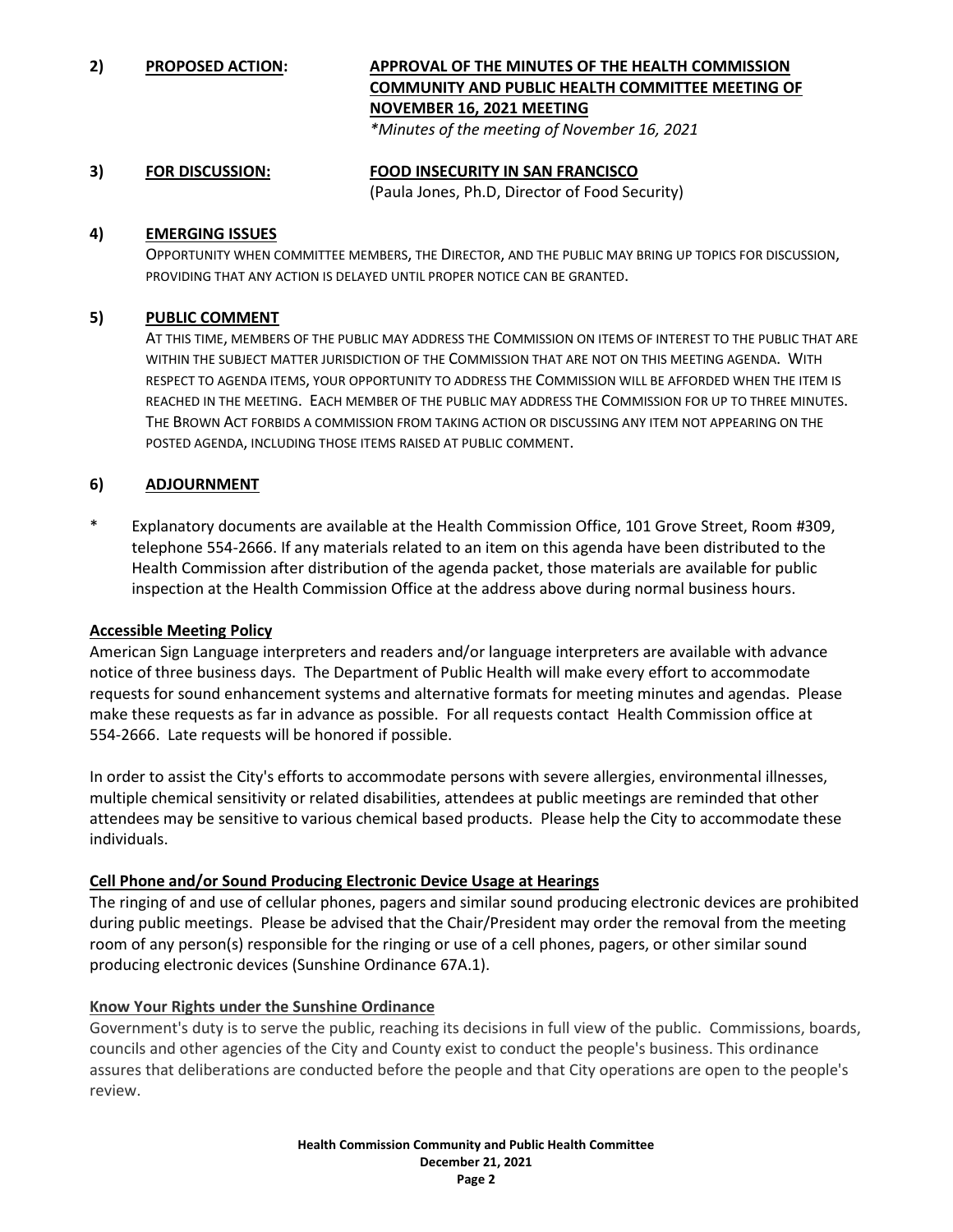For more information on your rights under the sunshine ordinance or to report a violation of the ordinance, contact the Sunshine Ordinance Task Force Administrator by mail to, 1 Dr. Carlton b. Goodlett Place, Room 244, San Francisco, CA 94102, by phone at (415) 554-7724, by fax at (415) 554-7854 or by email at [sotf@sfgov.org.](mailto:sotf@sfgov.org) Citizens may obtain a free copy of the Sunshine Ordinance by contacting the Sunshine Ordinance Task Force or by printing Chapter 67 of the San Francisco Administrative Code on the Internet, at [http://www.sfbos.org/sunshine.](http://www.sfbos.org/index.aspx?page=4459)

Government's duty is to serve the public, reaching its decision in full view of the public. Commissions, boards, councils and other agencies of the City and County exist to conduct the people's business. This ordinance assures that deliberations are conducted before the people and that City operations are open to the people's review. For more information on your rights under the Sunshine Ordinance or to report a violation of the ordinance, contact Administrator, by mail to Sunshine Ordinance Task Force, 1 Dr. Carlton B. Goodlett Place, Room 244, San Francisco CA 94102-4689; by phone at 415.554.7724; by fax at 415.554.7854; or by email at sotf@sfgov.org. Copies of the Sunshine Ordinance can be obtained from the Clerk of the Sunshine Task Force, the San Francisco Public Library and on the City's website at sfgov.org

### **Lobbyist Ordinance**

Individuals and entities that influence or attempt to influence local legislative or administrative action may be required by the San Francisco Lobbyist Ordinance (Administrative Code Section 16.520-534) to register and report lobbying activity. For more information about the Lobbyist Ordinance, contact the Ethics Commission at 25 Van Ness Avenue, Suite 220, San Francisco, CA 94102; telephone (415) 252-3100; fax (415) 252-3112 or visit its website a[t http://www.sfgov.org/ethics.](http://www.sfgov.org/ethics)